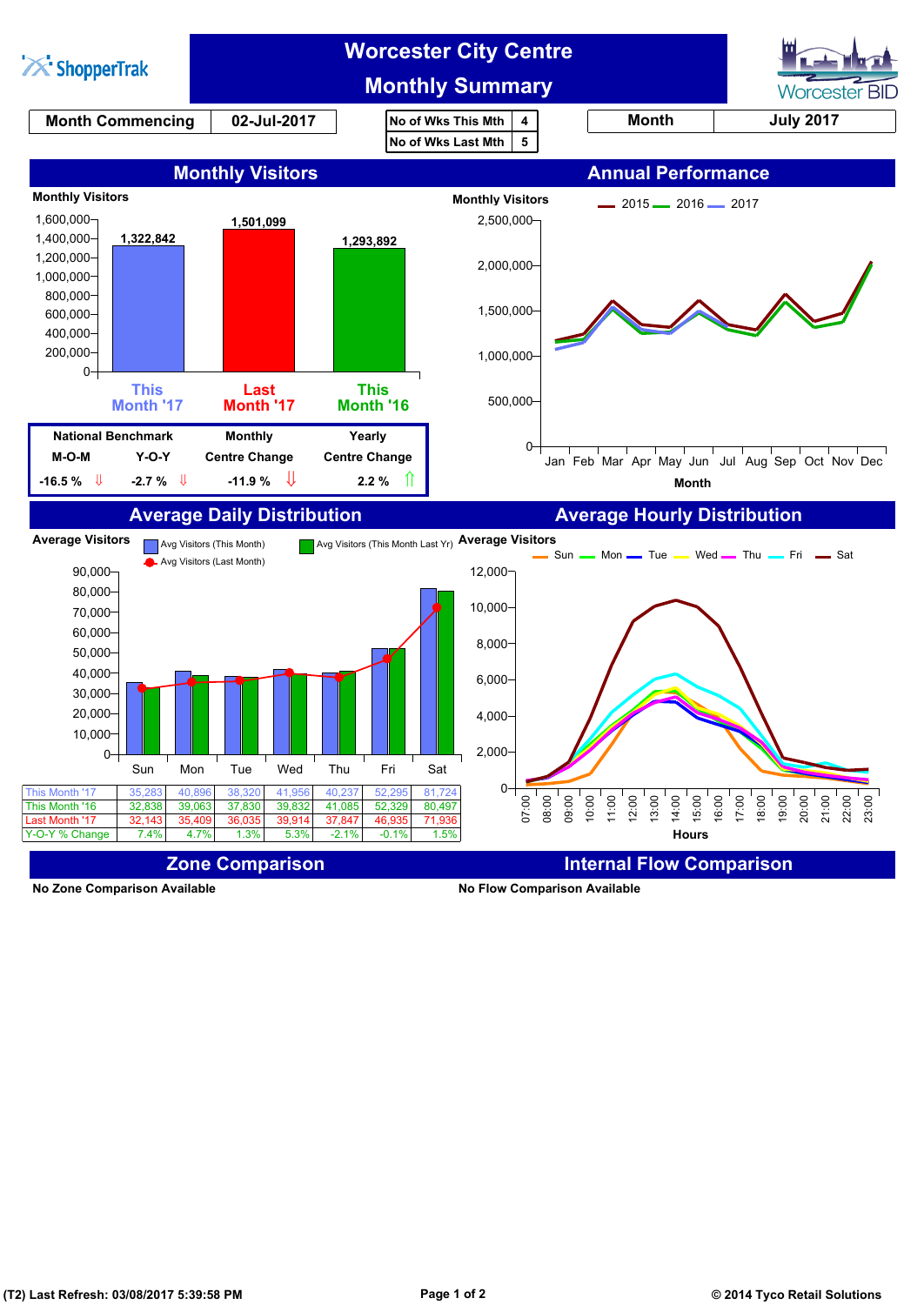

#### **FootFall by Entrance**

#### **Monthly Visitors**

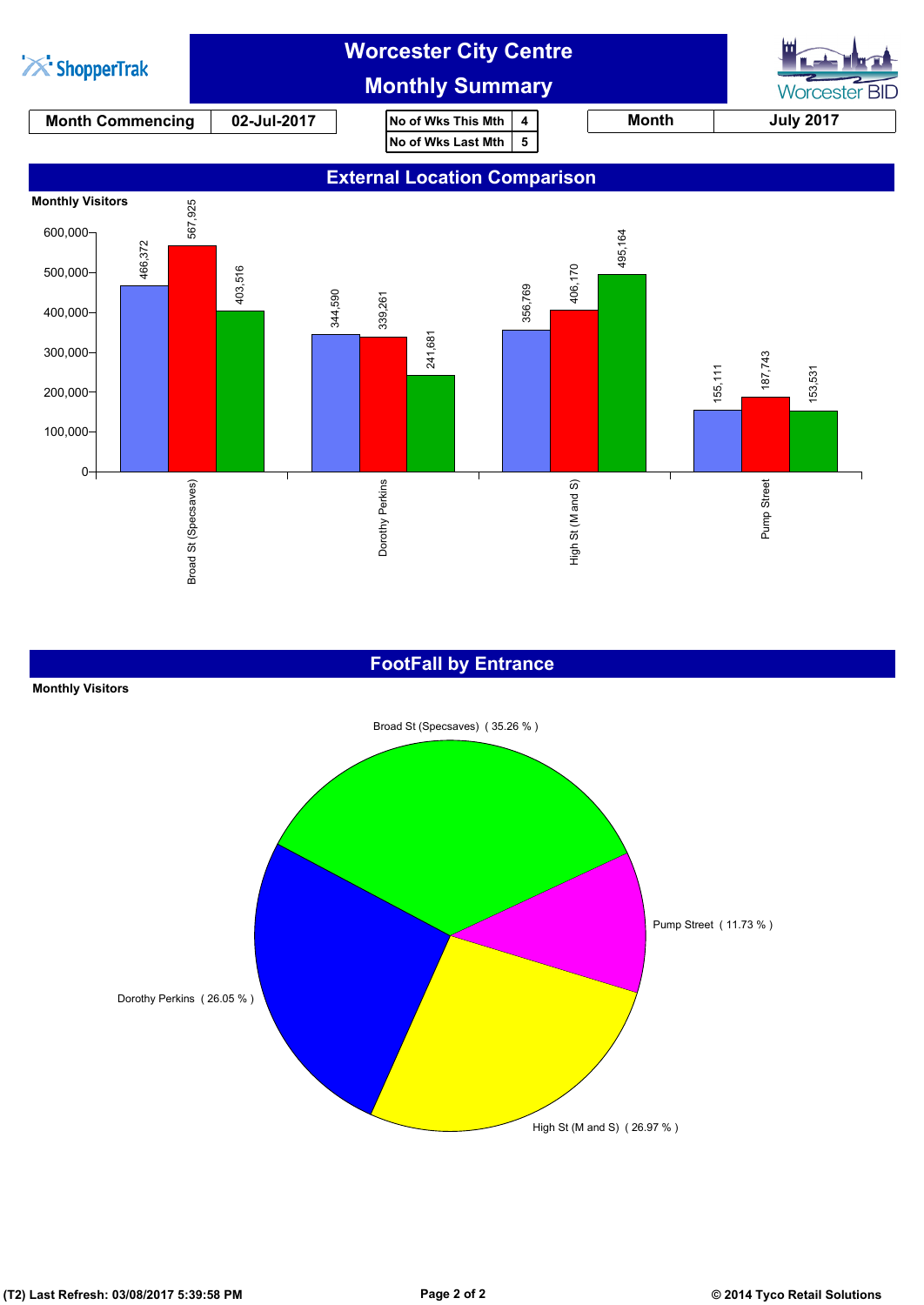

## **Worcester City Centre**

**Monthly Summary**

**Month Commencing 02-Jul-2017 Month July 2017**

**Worcester BID** 

### **Weather**

**No weather information available**

### **Management Highlights**

| <b>City Centre Markets</b><br>LSD Promotions - Up Market - High Street<br>Sun<br>Wed<br><b>Local Sporting Event</b><br>Worcester Race course - Afternoon Racing<br>02-Jul-2017<br>Fri<br><b>Local Sporting Event</b><br>Worcestershire County Cricket 5.30pmWorcestershire Rapids vs Birmingham Bears<br>Sat<br><b>City Centre Markets</b><br>LSD Promotions - Up Market High Street<br><b>City Centre Markets</b><br>LSD Promotions - Up Market High Street<br>Sun<br><b>Local Sporting Event</b><br>Worcester Race Course - Senior Citizens Raceday<br>Mon<br>School Holidays<br>Private School Additional Holidays<br>Tue<br>School Holidays<br>Private School Additional Holidays<br>Wed<br>School Holidays<br>Private School Additional Holidays<br>09-Jul-2017<br>Thu<br>School Holidays<br>Private School Additional Holidays<br><b>Local Sporting Event</b><br>Worcester Cricket Club - Rapids vs Leic. Foxes<br>Fri<br><b>School Holidays</b><br>Private School Additional Holidays<br><b>City Centre Markets</b><br>LSD Promotions - Up Market High Street<br><b>Local Sporting Event</b><br>Muddy Race - Worcester Race Course<br>Sat<br>School Holidays<br>Private School Additional Holidays<br><b>City Centre Markets</b><br>LSD Promotions - Up Market High Street<br><b>Local Sporting Event</b><br>Race for Life - Worcester Racecourse<br>Sun<br>School Holidays<br>Private School Additional Holidays<br>School Holidays<br>Mon<br>Private School Additional Holidays<br><b>Local Sporting Event</b><br>Worcester Racecourse - Irish Night Races |
|---------------------------------------------------------------------------------------------------------------------------------------------------------------------------------------------------------------------------------------------------------------------------------------------------------------------------------------------------------------------------------------------------------------------------------------------------------------------------------------------------------------------------------------------------------------------------------------------------------------------------------------------------------------------------------------------------------------------------------------------------------------------------------------------------------------------------------------------------------------------------------------------------------------------------------------------------------------------------------------------------------------------------------------------------------------------------------------------------------------------------------------------------------------------------------------------------------------------------------------------------------------------------------------------------------------------------------------------------------------------------------------------------------------------------------------------------------------------------------------------------------------------------------------------------------------------|
|                                                                                                                                                                                                                                                                                                                                                                                                                                                                                                                                                                                                                                                                                                                                                                                                                                                                                                                                                                                                                                                                                                                                                                                                                                                                                                                                                                                                                                                                                                                                                                     |
|                                                                                                                                                                                                                                                                                                                                                                                                                                                                                                                                                                                                                                                                                                                                                                                                                                                                                                                                                                                                                                                                                                                                                                                                                                                                                                                                                                                                                                                                                                                                                                     |
|                                                                                                                                                                                                                                                                                                                                                                                                                                                                                                                                                                                                                                                                                                                                                                                                                                                                                                                                                                                                                                                                                                                                                                                                                                                                                                                                                                                                                                                                                                                                                                     |
|                                                                                                                                                                                                                                                                                                                                                                                                                                                                                                                                                                                                                                                                                                                                                                                                                                                                                                                                                                                                                                                                                                                                                                                                                                                                                                                                                                                                                                                                                                                                                                     |
|                                                                                                                                                                                                                                                                                                                                                                                                                                                                                                                                                                                                                                                                                                                                                                                                                                                                                                                                                                                                                                                                                                                                                                                                                                                                                                                                                                                                                                                                                                                                                                     |
|                                                                                                                                                                                                                                                                                                                                                                                                                                                                                                                                                                                                                                                                                                                                                                                                                                                                                                                                                                                                                                                                                                                                                                                                                                                                                                                                                                                                                                                                                                                                                                     |
|                                                                                                                                                                                                                                                                                                                                                                                                                                                                                                                                                                                                                                                                                                                                                                                                                                                                                                                                                                                                                                                                                                                                                                                                                                                                                                                                                                                                                                                                                                                                                                     |
|                                                                                                                                                                                                                                                                                                                                                                                                                                                                                                                                                                                                                                                                                                                                                                                                                                                                                                                                                                                                                                                                                                                                                                                                                                                                                                                                                                                                                                                                                                                                                                     |
|                                                                                                                                                                                                                                                                                                                                                                                                                                                                                                                                                                                                                                                                                                                                                                                                                                                                                                                                                                                                                                                                                                                                                                                                                                                                                                                                                                                                                                                                                                                                                                     |
|                                                                                                                                                                                                                                                                                                                                                                                                                                                                                                                                                                                                                                                                                                                                                                                                                                                                                                                                                                                                                                                                                                                                                                                                                                                                                                                                                                                                                                                                                                                                                                     |
|                                                                                                                                                                                                                                                                                                                                                                                                                                                                                                                                                                                                                                                                                                                                                                                                                                                                                                                                                                                                                                                                                                                                                                                                                                                                                                                                                                                                                                                                                                                                                                     |
|                                                                                                                                                                                                                                                                                                                                                                                                                                                                                                                                                                                                                                                                                                                                                                                                                                                                                                                                                                                                                                                                                                                                                                                                                                                                                                                                                                                                                                                                                                                                                                     |
|                                                                                                                                                                                                                                                                                                                                                                                                                                                                                                                                                                                                                                                                                                                                                                                                                                                                                                                                                                                                                                                                                                                                                                                                                                                                                                                                                                                                                                                                                                                                                                     |
|                                                                                                                                                                                                                                                                                                                                                                                                                                                                                                                                                                                                                                                                                                                                                                                                                                                                                                                                                                                                                                                                                                                                                                                                                                                                                                                                                                                                                                                                                                                                                                     |
|                                                                                                                                                                                                                                                                                                                                                                                                                                                                                                                                                                                                                                                                                                                                                                                                                                                                                                                                                                                                                                                                                                                                                                                                                                                                                                                                                                                                                                                                                                                                                                     |
|                                                                                                                                                                                                                                                                                                                                                                                                                                                                                                                                                                                                                                                                                                                                                                                                                                                                                                                                                                                                                                                                                                                                                                                                                                                                                                                                                                                                                                                                                                                                                                     |
|                                                                                                                                                                                                                                                                                                                                                                                                                                                                                                                                                                                                                                                                                                                                                                                                                                                                                                                                                                                                                                                                                                                                                                                                                                                                                                                                                                                                                                                                                                                                                                     |
|                                                                                                                                                                                                                                                                                                                                                                                                                                                                                                                                                                                                                                                                                                                                                                                                                                                                                                                                                                                                                                                                                                                                                                                                                                                                                                                                                                                                                                                                                                                                                                     |
|                                                                                                                                                                                                                                                                                                                                                                                                                                                                                                                                                                                                                                                                                                                                                                                                                                                                                                                                                                                                                                                                                                                                                                                                                                                                                                                                                                                                                                                                                                                                                                     |
| Tue                                                                                                                                                                                                                                                                                                                                                                                                                                                                                                                                                                                                                                                                                                                                                                                                                                                                                                                                                                                                                                                                                                                                                                                                                                                                                                                                                                                                                                                                                                                                                                 |
| School Holidays<br>Private School Additional Holidays                                                                                                                                                                                                                                                                                                                                                                                                                                                                                                                                                                                                                                                                                                                                                                                                                                                                                                                                                                                                                                                                                                                                                                                                                                                                                                                                                                                                                                                                                                               |
| <b>Local Sporting Event</b><br>16-Jul-2017<br>Worcester Cricket Club - Rapids vs Derbyshire Falcons<br>Wed                                                                                                                                                                                                                                                                                                                                                                                                                                                                                                                                                                                                                                                                                                                                                                                                                                                                                                                                                                                                                                                                                                                                                                                                                                                                                                                                                                                                                                                          |
| School Holidays<br>Private School Additional Holidays                                                                                                                                                                                                                                                                                                                                                                                                                                                                                                                                                                                                                                                                                                                                                                                                                                                                                                                                                                                                                                                                                                                                                                                                                                                                                                                                                                                                                                                                                                               |
| School Holidays<br>Private School Additional Holidays<br>Thu                                                                                                                                                                                                                                                                                                                                                                                                                                                                                                                                                                                                                                                                                                                                                                                                                                                                                                                                                                                                                                                                                                                                                                                                                                                                                                                                                                                                                                                                                                        |
| <b>Local Sporting Event</b><br>Worcestershire County Cricket Club - Rapids vs Lancashire Lightning<br>Fri                                                                                                                                                                                                                                                                                                                                                                                                                                                                                                                                                                                                                                                                                                                                                                                                                                                                                                                                                                                                                                                                                                                                                                                                                                                                                                                                                                                                                                                           |
| School Holidays<br>Private School Additional Holidays                                                                                                                                                                                                                                                                                                                                                                                                                                                                                                                                                                                                                                                                                                                                                                                                                                                                                                                                                                                                                                                                                                                                                                                                                                                                                                                                                                                                                                                                                                               |
| Ad Hoc<br>Watch out Worcester Event by DanceFest - 12 - 4 High Street<br>Sat                                                                                                                                                                                                                                                                                                                                                                                                                                                                                                                                                                                                                                                                                                                                                                                                                                                                                                                                                                                                                                                                                                                                                                                                                                                                                                                                                                                                                                                                                        |
| <b>City Centre Events &amp; Promotions</b><br><b>Three Choirs Festival</b>                                                                                                                                                                                                                                                                                                                                                                                                                                                                                                                                                                                                                                                                                                                                                                                                                                                                                                                                                                                                                                                                                                                                                                                                                                                                                                                                                                                                                                                                                          |